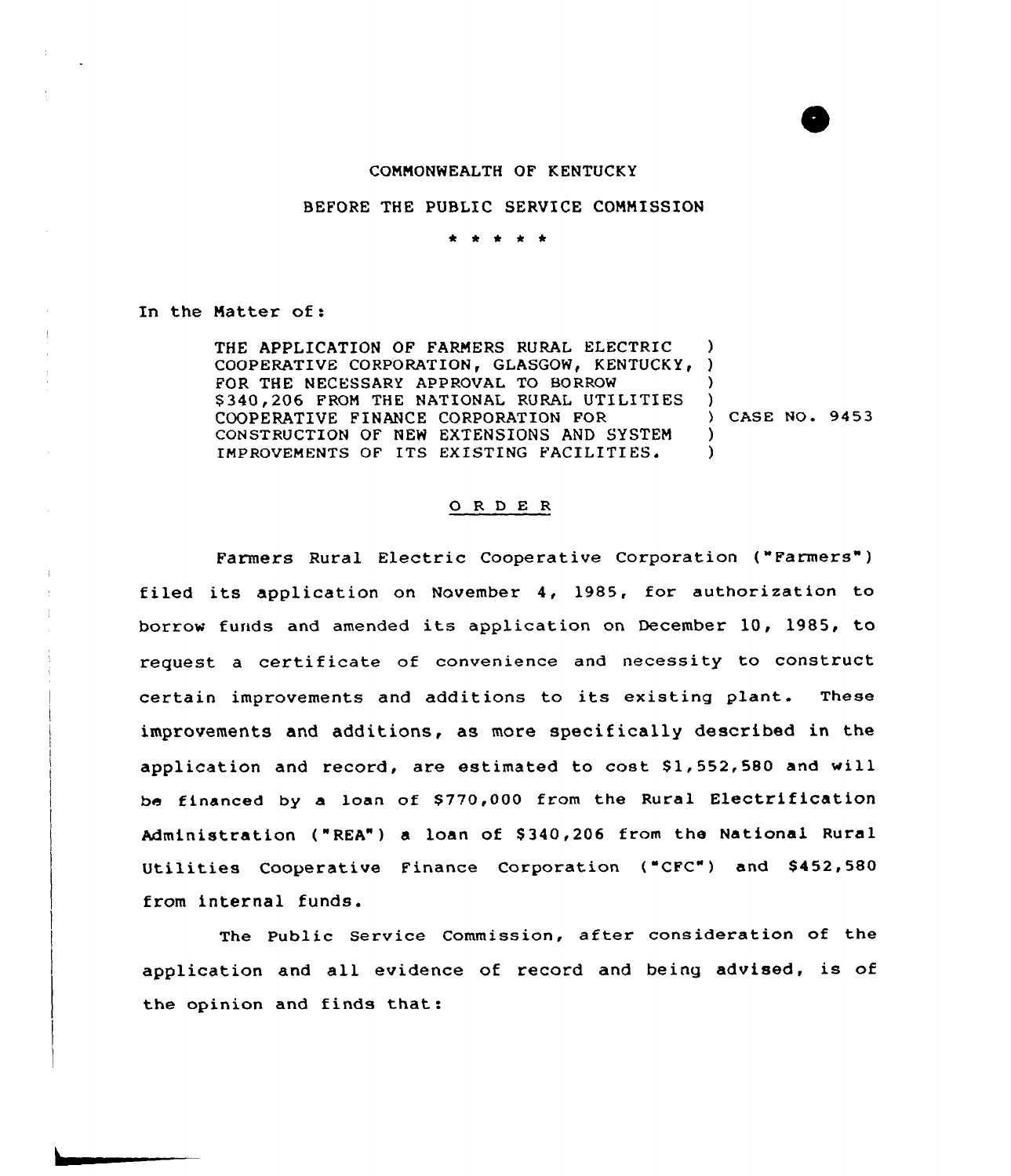1. Public convenience and necessity require the construction by Farmers of the improvements and additions to its existing plant as described in the application and record, and a certificate should be granted.

2. The proposed borrowing from CFC is for lawful objects within the corporate purposes of Farmers, is necessary and appropriate for and consistent with the proper performance by Farmers of its service to the public, and will not impair its ability to perform that service.

IT Is THEREFoRE oRDERED that Farmers be and it hereby is granted a certificate of convenience and necessity to proceed with the construction as set forth in the application and record.

IT IS FURTHER ORDERED that Farmers be and it hereby is authorized to borrow \$340,206 from CFC for a 35-year period and bearing either <sup>a</sup> fixed or variable interest rate, as chosen by Farmers, at the time the first monies are drawn from CPC, subject to the provisions and terms of the application with respect to renegotiation of the interest rate.

IT IS FURTHER ORDERED that Farmers shall utilize the interest rate program which will result in the net lowest cost of money to Farmers over the term of the financing.

IT IS FURTHER ORDERED that Farmers shall notify the Commission of the interest rate option elected for the financing approved herein along with a statement as to the basis for the decision.

 $-2-$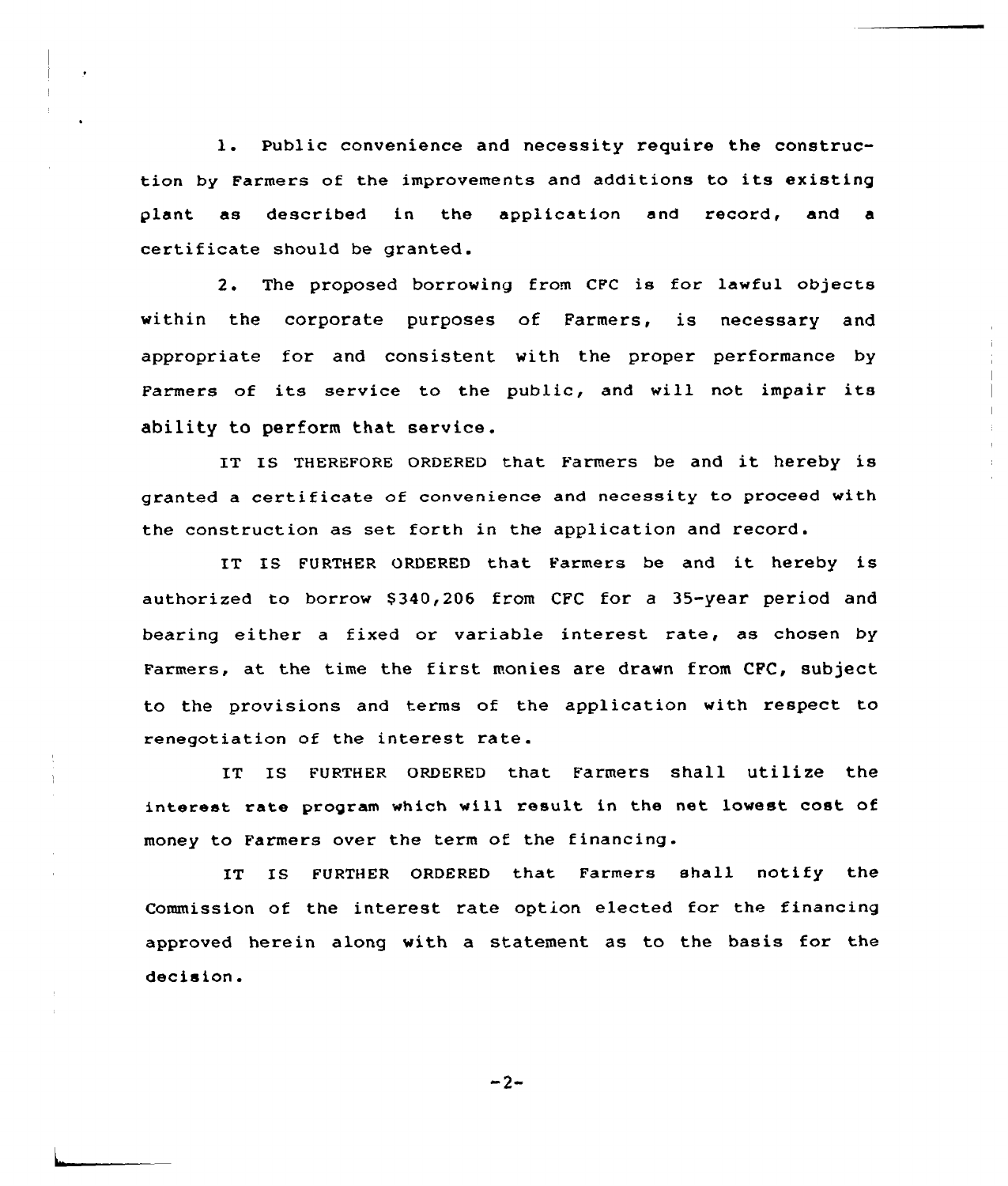IT IS FURTHER ORDERED that Farmers shall file, along with its monthly financial report to the Commission, the current interest rate on its variable rate loans outstanding.

IT IS FURTHER ORDERED that Farmers he and it hereby is authorized to execute its notes as security for the laan herein authorized.

IT IS FURTHER ORDERED that the proceeds from the proposed borrowing shall be used only for the lawful purposes set out in the application and record.

Nothing herein contained shall be deemed a warranty or finding of value of securities or financing authorized herein on the part of the Commonwealth of Kentucky or any agency thereof.